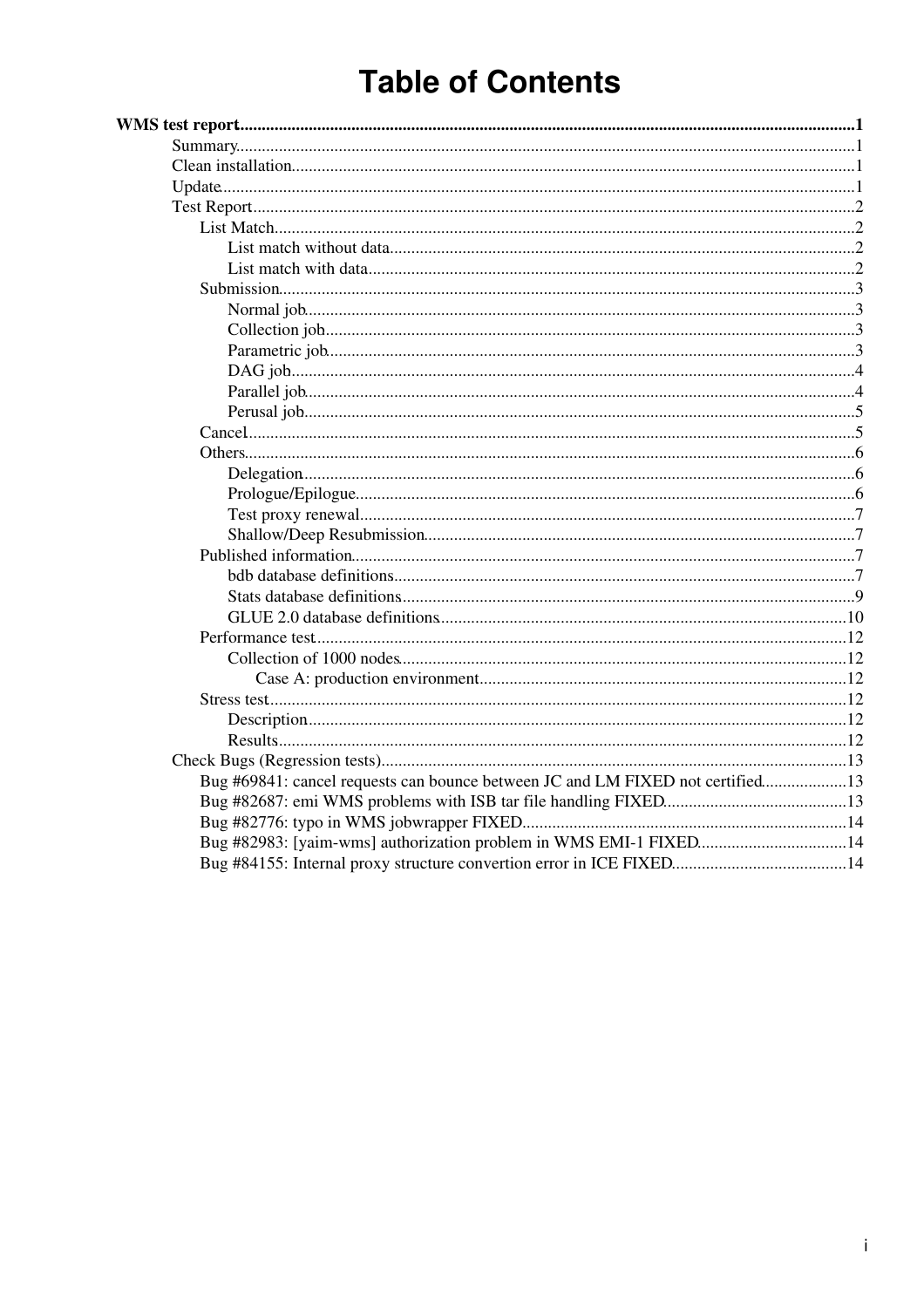# <span id="page-1-0"></span>**WMS test report**

## <span id="page-1-1"></span>**Summary**

- Component: **WMS 3.3.2**
- Savannah task: [20812](https://savannah.cern.ch/task/index.php?20812)
- ETICS Subsystem Configuration Name: **emi-wms\_R\_3\_3\_4\_1**
- VCS Tag: *emi-wmproxy\_R\_3\_3\_2\_0 emi-wms-common\_R\_3\_3\_2\_0 emi-wms-helper\_R\_3\_3\_2\_0 emi-yaim-wms\_R\_4\_1\_3\_0*
- EMI Major Release: **EMI 1 (Kebnekaise)**
- Platform: sl5 epel
- Build reports: http://etics-repository.cern.ch/repository/reports/id/670688da-e1c5-4961-b117-ca502aca3a5a/sl5\_x86\_64\_gcc4
- Repository: http://etics-repository.cern.ch/repository/pm/registered/repomd/id/670688da-e1c5-4961-b117-ca502aca3a5a/sl
- Certification report: [CertReport\\_EMI1.5.txt](https://wiki-igi.cnaf.infn.it/twiki/pub/WMS/Task20812/CertReport_EMI1.5.txt)
- Author: Alessio Gianelle
- Outcome: **Certified**

## <span id="page-1-2"></span>**Clean installation**

• Starting from a SL5 x86\_64 kernel machine:

```
[root@cream-45 ~]# cat /etc/redhat-release 
Scientific Linux SL release 5.5 (Boron)
[root@cream-45 ~]# uname -a
Linux cream-45.pd.infn.it 2.6.18-238.5.1.el5xen #1 SMP Tue Mar 1 19:22:01 EST 2011 x86_64 x86_64
```
- cd /etc/yum.repos.d/
- wget --no-check-certificate<https://twiki.cern.ch/twiki/pub/EMI/EMI1Updates/testing.repo>
- yum clean all
- yum install ca-policy-egi-core
- yum install emi-wms
	- ◆ See [log](http://wiki.italiangrid.org/twiki/pub/WMS/Task20812/install.txt) file
- /opt/glite/yaim/bin/yaim -c -s /usr/local/nfs/jra1\_test/cream-45/site-info\_wms.def -n WMS
	- ♦ See [log](http://wiki.italiangrid.org/twiki/pub/WMS/Task20812/configure.txt) file

## <span id="page-1-3"></span>**Update**

Starting from a production version: •

```
[root@devel09 ~]# cat /etc/emi-release 
EMI release 1.0 (Kebnekaise)
```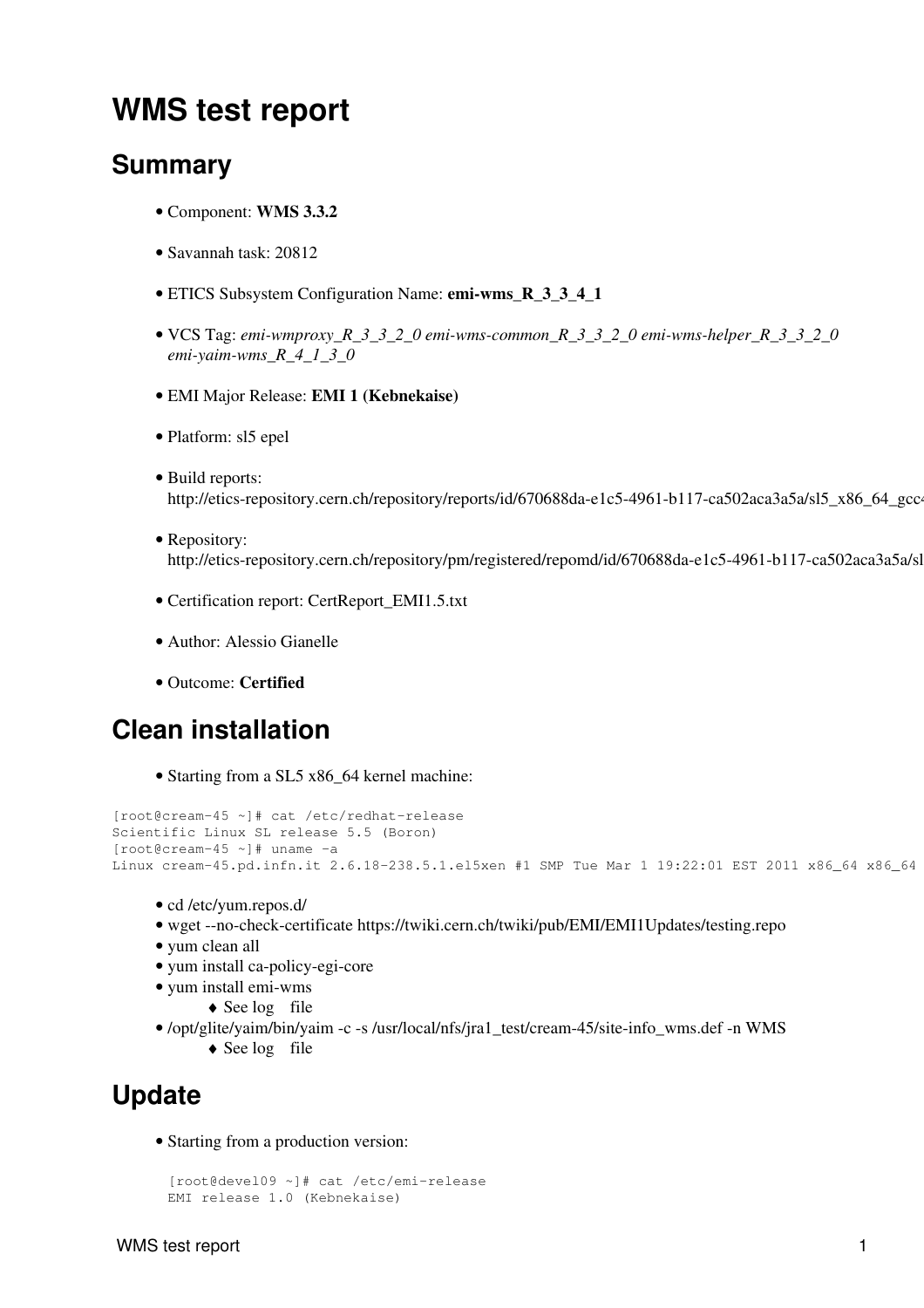```
[root@devel09 ~]# cat /etc/emi-version 
1.1.0-1
```
- wget --no-check-certificate<https://twiki.cern.ch/twiki/pub/EMI/EMI1Updates/testing.repo>
- yum update
- /opt/glite/yaim/bin/yaim -c -s site-info.def -n WMS
- See [log](http://wiki.italiangrid.org/twiki/pub/WMS/Task20812/update.txt) file

## <span id="page-2-0"></span>**Test Report**

## <span id="page-2-1"></span>**List Match**

#### <span id="page-2-2"></span>**List match without data**

```
===> +++++++++++++++++++++++++++++++++++++++++++++++++++++
===> + TestSuite of the WMS Service 
===> + Description: WMS Job ListMatch Testing 
===> +++++++++++++++++++++++++++++++++++++++++++++++++++++
 Test 1: check if glite-wms-job-list-match command exists 
 Test 2: test a simple matching 
 Test 3: check --delegationid option 
 Test 4: exclude a CE from the match 
 Test 5: try a failure matching (Requirements == false) 
===>===> Test: WMS-listmatch-test.py
===> WMS: cream-45.pd.infn.it
===> Started: 16:40:17
===> Ended : 16:40:22
===>===> === test PASSED ===
```
#### Test log file is [WMSService-TS\\_20110714164017.log](https://wiki-igi.cnaf.infn.it/twiki/pub/WMS/Task20812/WMSService-TS_20110714164017.log)

#### <span id="page-2-3"></span>**List match with data**

```
[ale@cream-12 DataReq]$ glite-wms-job-list-match -a -c ../etc/wmp_devel09.conf data-req.jdl
Connecting to the service https://devel09.cnaf.infn.it:7443/glite_wms_wmproxy_server
==========================================================================
              COMPUTING ELEMENT IDs LIST 
 The following CE(s) matching your job requirements have been found:
    *CEId*
 - cert-15.pd.infn.it:8443/cream-lsf-cert
 - grid010.ct.infn.it:2119/jobmanager-lcgpbs-cert
  - prod-ce-01.pd.infn.it:8443/cream-lsf-cert
  - prod-ce-02.pd.infn.it:2119/jobmanager-lcglsf-cert
 ==========================================================================
```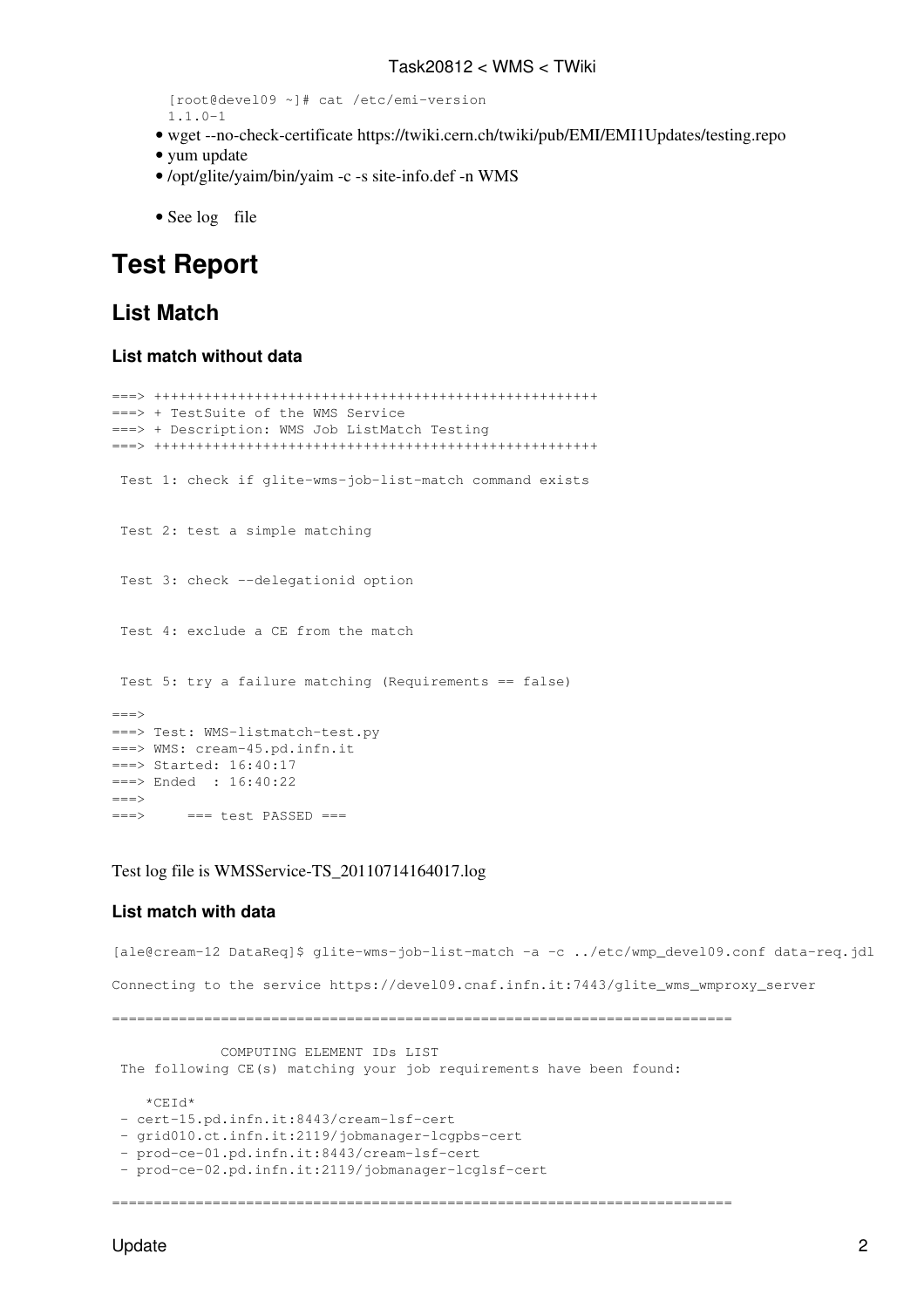### <span id="page-3-0"></span>**Submission**

#### <span id="page-3-1"></span>**Normal job**

```
===> +++++++++++++++++++++++++++++++++++++++++++++++++++++
===> + TestSuite of the WMS Service 
===> + Description: Test a complete job cycle: from submission to get output 
===> +++++++++++++++++++++++++++++++++++++++++++++++++++++
 Set 1: Submit a normal job (3 cases LCG-CE, CREAM, general) 
 Test 1A: Submit to an LCG-CE 
 Test 1B: Submit to a CREAM CE 
 Test 1C: Submit without restrictions 
====> Test: WMS-job-cycle.py
===> WMS: cream-45
===> Started: 17:31:44
===> Ended : 17:42:03
==->==> == test PASSED ==
```
Test log file is [WMSService-TS\\_20110714173144.log](https://wiki-igi.cnaf.infn.it/twiki/pub/WMS/Task20812/WMSService-TS_20110714173144.log)

#### <span id="page-3-2"></span>**Collection job**

```
===> +++++++++++++++++++++++++++++++++++++++++++++++++++++
===> + TestSuite of the WMS Service 
===> + Description: Test a complete job cycle: from submission to get output 
===> +++++++++++++++++++++++++++++++++++++++++++++++++++++
Set 2: Submit a bulk of jobs (3 cases LCG-CE, CREAM, general)
 Test 2A: Submit to an LCG-CE 
 Test 2B: Submit to a CREAM CE 
 Test 2C: Submit without restrictions 
===>===> Test: WMS-job-cycle.py
===> WMS: cream-45
===> Started: 17:42:50
===> Ended : 17:49:48
====> === test PASSED ===
```
Test log file is [WMSService-TS\\_20110714174250.log](https://wiki-igi.cnaf.infn.it/twiki/pub/WMS/Task20812/WMSService-TS_20110714174250.log)

#### <span id="page-3-3"></span>**Parametric job**

===> +++++++++++++++++++++++++++++++++++++++++++++++++++++ ===> + TestSuite of the WMS Service ===> + Description: Test a complete job cycle: from submission to get output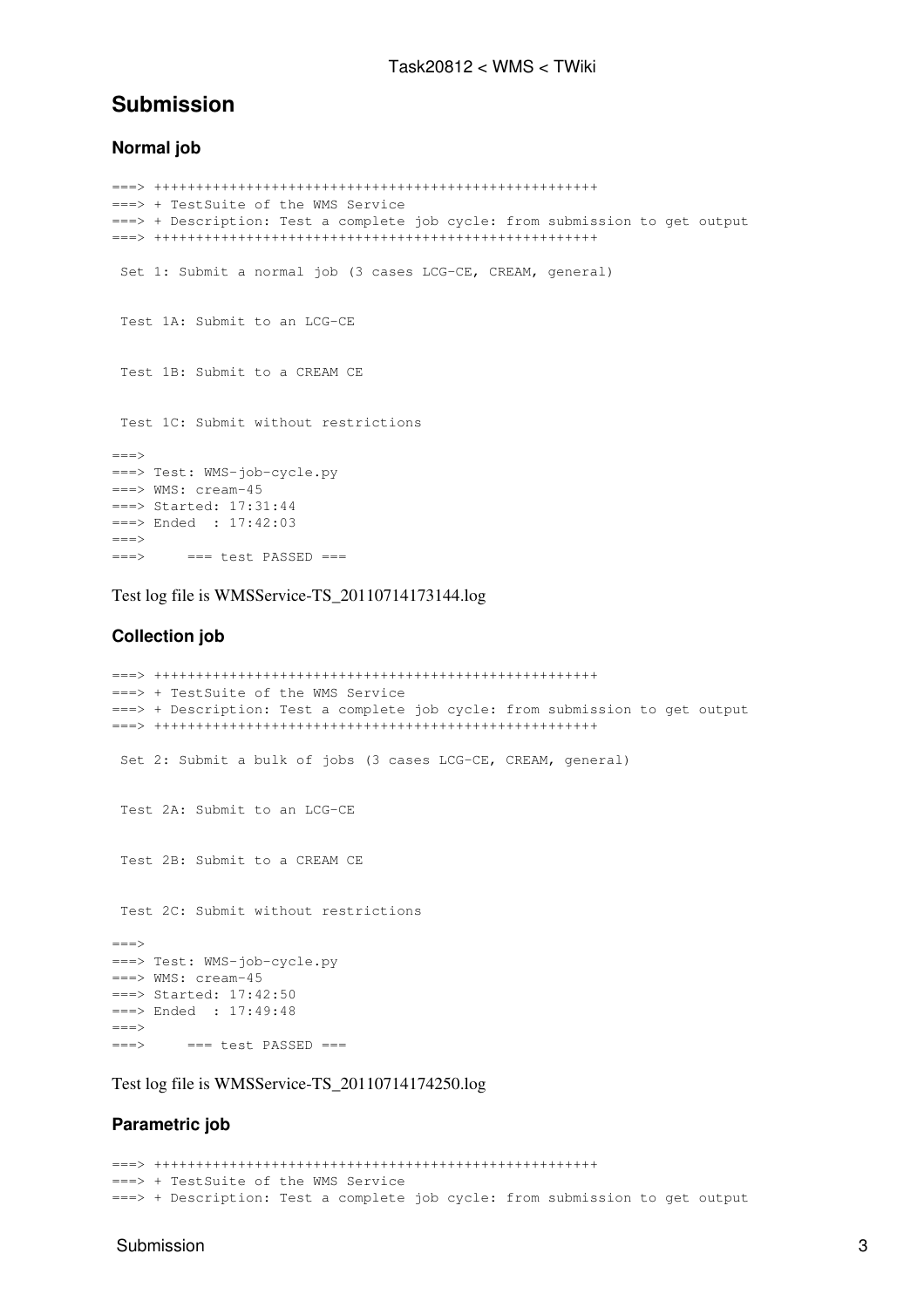===> +++++++++++++++++++++++++++++++++++++++++++++++++++++ Set 3: Submit a parametric job (3 cases LCG-CE, CREAM, general) Test 3A: Submit to an LCG-CE Test 3B: Submit to a CREAM CE Test 3C: Submit without restrictions  $==->$ ===> Test: WMS-job-cycle.py ===> WMS: cream-45.pd.infn.it ===> Started: 11:43:39 ===> Ended : 11:54:30  $==->$  $==> == test PASSED ==$ 

Test log file is [WMSService-TS\\_20110705174913.log](https://wiki-igi.cnaf.infn.it/twiki/pub/WMS/Task20812/WMSService-TS_20110705174913.log)

#### <span id="page-4-0"></span>**DAG job**

```
===> +++++++++++++++++++++++++++++++++++++++++++++++++++++
===> + TestSuite of the WMS Service 
===> + Description: Test a complete job cycle: from submission to get output 
===> +++++++++++++++++++++++++++++++++++++++++++++++++++++
 Set 4: Submit a DAG job 
====> Test: WMS-job-cycle.py
===> WMS: cream-45.pd.infn.it
===> Started: 10:15:14
===> Ended : 10:20:47
===> == test PASSED ==
```
Test log file is [WMSService-TS\\_20110718114339.log](https://wiki-igi.cnaf.infn.it/twiki/pub/WMS/Task20812/WMSService-TS_20110718114339.log)

#### <span id="page-4-1"></span>**Parallel job**

```
===> +++++++++++++++++++++++++++++++++++++++++++++++++++++
===> + TestSuite of the WMS Service 
===> + Description: Test a complete job cycle: from submission to get output 
===> +++++++++++++++++++++++++++++++++++++++++++++++++++++
 Set 5: Submit a MPI job (3 cases LCG-CE, CREAM, general) 
  Test 5A: Submit to an LCG-CE 
 Test 5B: Submit to a CREAM CE 
 Test 5C: Submit without restrictions 
===> 
===> Test: WMS-job-cycle.py
===> WMS: cream-45.pd.infn.it
```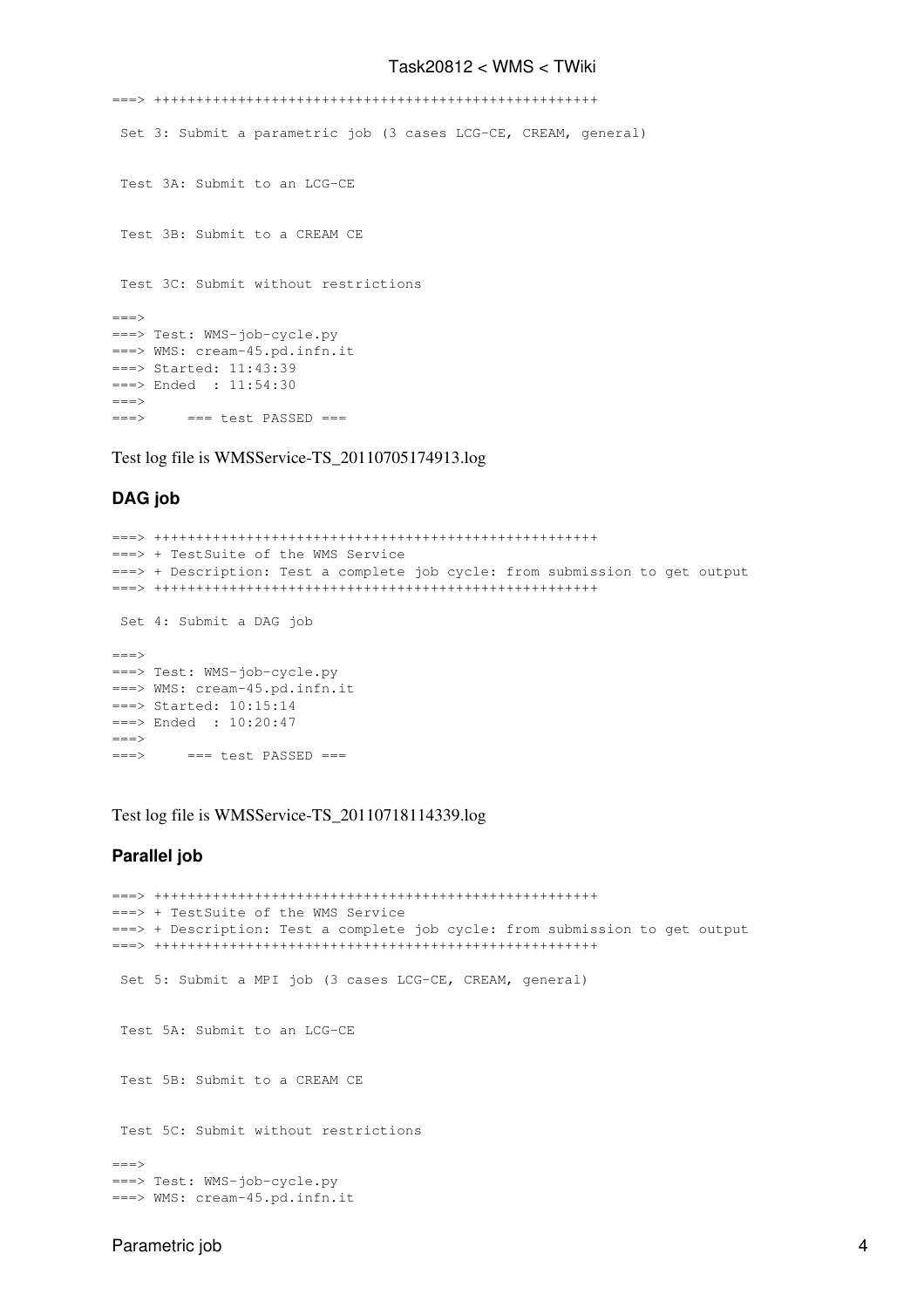```
===> Started: 10:30:47
===> Ended : 10:37:42
=-====> === test PASSED ===
```
Test log file is [WMSService-TS\\_20110718103047.log](https://wiki-igi.cnaf.infn.it/twiki/pub/WMS/Task20812/WMSService-TS_20110718103047.log)

#### <span id="page-5-0"></span>**Perusal job**

```
===> +++++++++++++++++++++++++++++++++++++++++++++++++++++
===> + TestSuite of the WMS Service 
===> + Description: Test a complete job cycle: from submission to get output 
===> +++++++++++++++++++++++++++++++++++++++++++++++++++++
 Set 6: Submit a perusal job
```
BEWARE default min perusal interval is 1000 secs, so this phase could take many minutes

```
===> 
===> Test: WMS-job-cycle.py
===> WMS: cream-45.pd.infn.it
===> Started: 10:43:05
===> Ended : 11:11:26
==->\Rightarrow \qquad === test PASSED ===
```
Test log file is [WMSService-TS\\_20110718104305.log](https://wiki-igi.cnaf.infn.it/twiki/pub/WMS/Task20812/WMSService-TS_20110718104305.log)

### <span id="page-5-1"></span>**Cancel**

```
===> +++++++++++++++++++++++++++++++++++++++++++++++++++++
===> + TestSuite of the WMS Service 
===> + Description: WMS Job Cancel Testing 
===> +++++++++++++++++++++++++++++++++++++++++++++++++++++
 Test 1: Try to cancel a normal job 
  Test 2: Try to cancel a DAG job 
  Test 3: Try to cancel one node of a DAG job 
  Test 4: Try to cancel a collection job 
  Test 5: Try to cancel one node of a collection job 
  Test 6: Try to cancel a parametric job 
  Test 7: Try to cancel one node of a parametric job 
 Test 8: Try to cancel a MPI job 
===> 
===> Test: WMS-job-cancel.py
===> WMS: cream-45
===> Started: 09:53:13
===> Ended : 09:59:37
```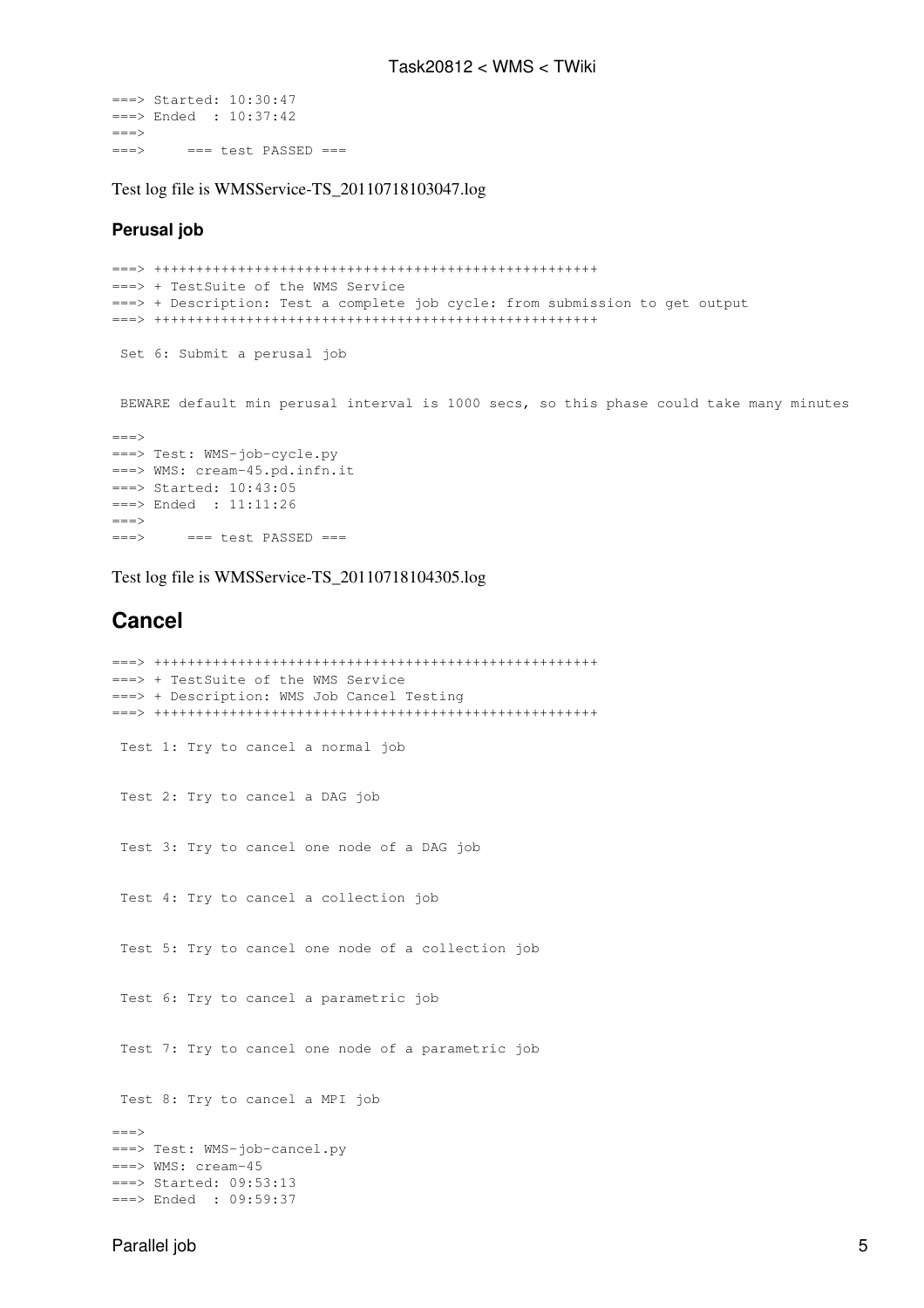$=$ ===> === test PASSED ===

Test log file is [WMSService-TS\\_20110718095313.log](https://wiki-igi.cnaf.infn.it/twiki/pub/WMS/Task20812/WMSService-TS_20110718095313.log)

## <span id="page-6-0"></span>**Others**

#### <span id="page-6-1"></span>**Delegation**

```
===> +++++++++++++++++++++++++++++++++++++++++++++++++++++
===> + TestSuite of the WMS Service 
===> + Description: Test delegation operation 
===> +++++++++++++++++++++++++++++++++++++++++++++++++++++
Enter the user proxy password:
 Test 1: Check --autm-delegation option 
 Test 2: Check --delegationid option 
 Test 3: Try to delegate with a short proxy and check the validity 
 Test 4: Works with expired proxy 
====> Test: WMS-delegation-test.py
===> WMS: cream-45.pd.infn.it
===> Started: 11:18:55
===> Ended : 11:20:09
==->===> === test PASSED ===
```
Test log file is [WMSService-TS\\_20110704112643.log](https://wiki-igi.cnaf.infn.it/twiki/pub/WMS/Task20812/WMSService-TS_20110704112643.log)

#### <span id="page-6-2"></span>**Prologue/Epilogue**

```
===> +++++++++++++++++++++++++++++++++++++++++++++++++++++
===> + TestSuite of the WMS Service 
===> + Description: WMS test prologue and epilogue attributes 
===> +++++++++++++++++++++++++++++++++++++++++++++++++++++
 Test 1: Test prologue attribute 
 Test 2: Test epilogue attribute 
 Test 3: Test prologue and epilogue attributes 
===> 
===> Test: WMS-prologue-epilogue.py
===> WMS: cream-45.pd.infn.it
===> Started: 12:24:24
===> Ended : 12:30:13
==->===> === test PASSED ===
```
Test log file is [WMSService-TS\\_20110718122424.log](https://wiki-igi.cnaf.infn.it/twiki/pub/WMS/Task20812/WMSService-TS_20110718122424.log)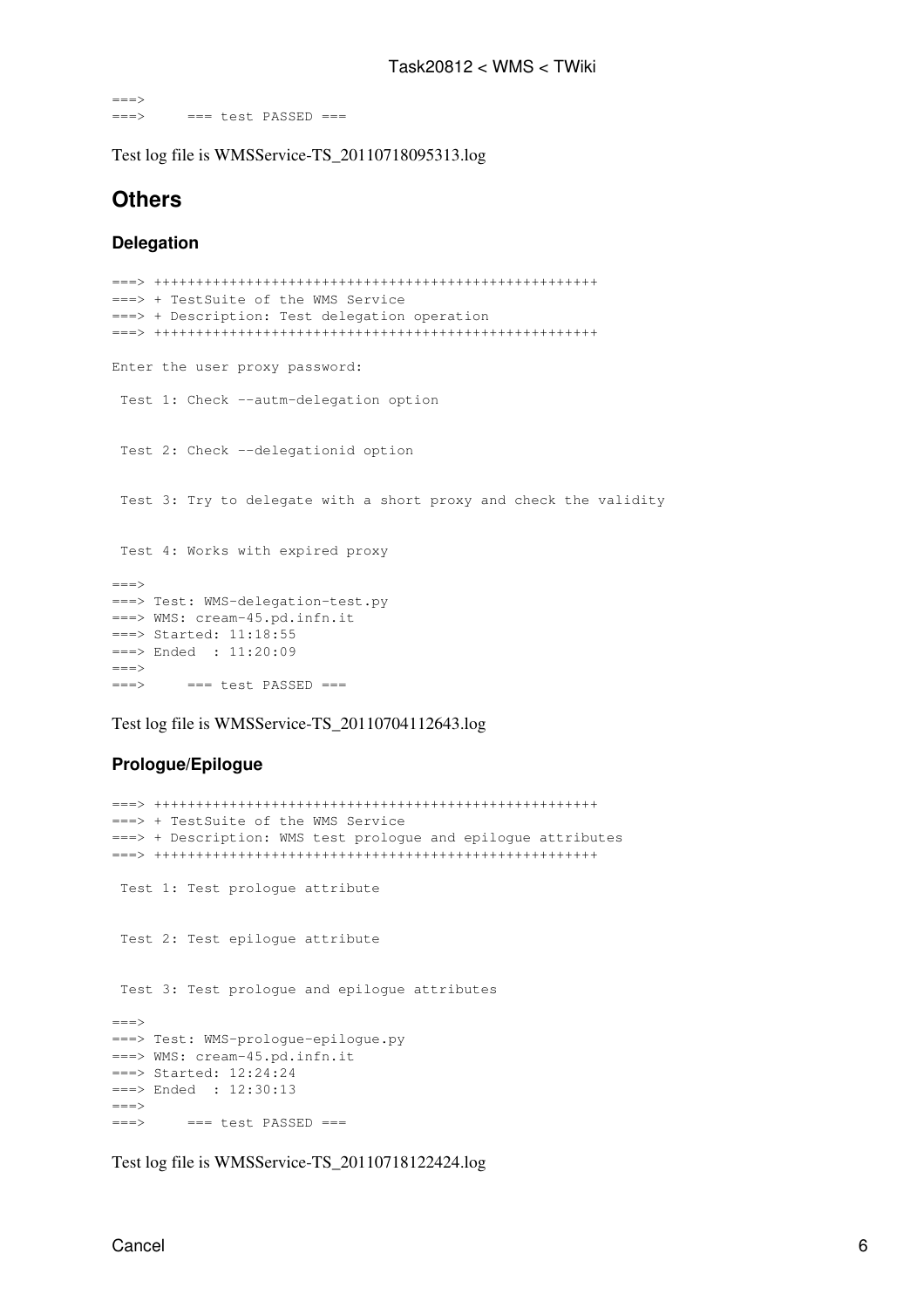#### <span id="page-7-0"></span>**Test proxy renewal**

```
===> +++++++++++++++++++++++++++++++++++++++++++++++++++++
===> + TestSuite of the WMS Service 
===> + Description: WMS test proxy renewal operation 
===> +++++++++++++++++++++++++++++++++++++++++++++++++++++
Enter the user proxy password:
 Test 1: Test proxy renewal with LCG CE 
 Test 2: Test proxy renewal with CREAM CE 
 Test 3: Test proxy renewal with LCG CE (without setting MYPROXYSERVER) 
 Test 4: Test proxy renewal with CREAM CE (without setting MYPROXYSERVER) 
====> Test: WMS-proxy-renewal.py
===> WMS: devel09.cnaf.infn.it
===> Started: 17:17:23
===> Ended : 17:59:00
===> == test PASSED ==
```
Test log file is [WMSService-TS\\_20110714171723.log](https://wiki-igi.cnaf.infn.it/twiki/pub/WMS/Task20812/WMSService-TS_20110714171723.log)

#### <span id="page-7-1"></span>**Shallow/Deep Resubmission**

```
===> +++++++++++++++++++++++++++++++++++++++++++++++++++++
===> + TestSuite of the WMS Service 
===> + Description: WMS Job Resubmission Testing 
===> +++++++++++++++++++++++++++++++++++++++++++++++++++++
 Test 1: Try a shallow resubmission 
 Test 2: Try a deep resubmission 
==->===> Test: WMS-job-resubmit.py
===> WMS: cream-45.pd.infn.it
===> Started: 11:24:18
===> Ended : 11:38:27
===> == test PASSED ==
```
Test log file is [WMSService-TS\\_20110718112418.log](https://wiki-igi.cnaf.infn.it/twiki/pub/WMS/Task20812/WMSService-TS_20110718112418.log)

## <span id="page-7-2"></span>**Published information**

#### <span id="page-7-3"></span>**bdb database definitions**

• ldapsearch -x -H ldap://cream-45.pd.infn.it:2170 -b 'o=grid'

```
# extended LDIF
#
# LDAPv3
# base <o=grid> with scope subtree
# filter: (objectclass=*)
```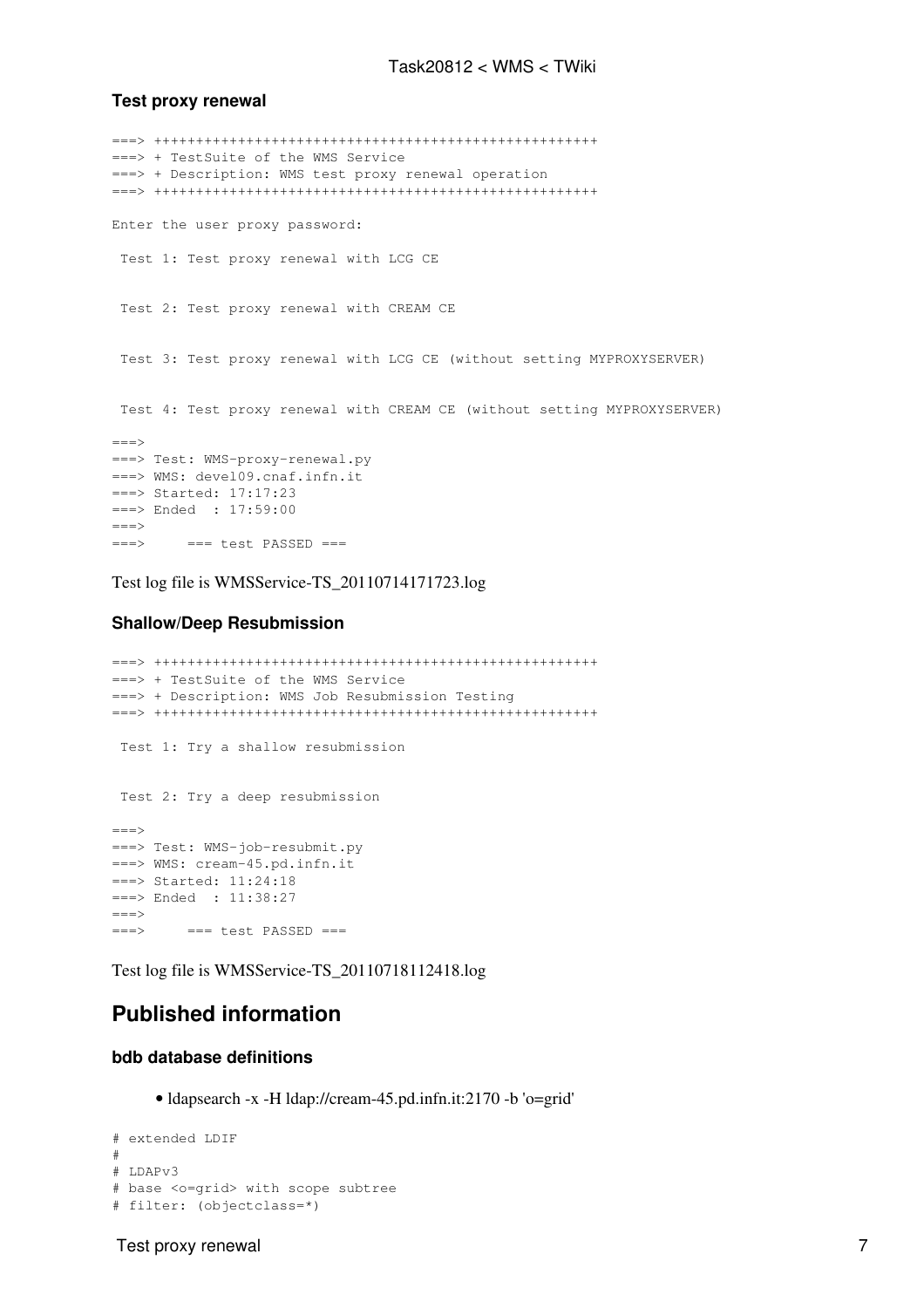# requesting: ALL # # grid dn: o=grid objectClass: organization o: grid # local, grid dn: Mds-Vo-name=local,o=grid Mds-Vo-name: local objectClass: Mds # resource, grid dn: Mds-Vo-name=resource,o=grid Mds-Vo-name: resource objectClass: Mds # cream-45.pd.infn.it\_org.glite.wms.WMProxy\_308809923, resource, grid dn: GlueServiceUniqueID=cream-45.pd.infn.it\_org.glite.wms.WMProxy\_308809923,Md s-Vo-name=resource,o=grid GlueServiceAccessControlBaseRule: VO:infngrid GlueServiceAccessControlBaseRule: VO:atlas GlueServiceAccessControlBaseRule: VO:alice GlueServiceAccessControlBaseRule: VO:lhcb GlueServiceAccessControlBaseRule: VO:cms GlueServiceAccessControlBaseRule: VO:dteam GlueServiceAccessControlBaseRule: VO:testers.eu-emi.eu GlueServiceStatus: Other GlueServiceStatusInfo: ?? objectClass: GlueTop objectClass: GlueService objectClass: GlueKey objectClass: GlueSchemaVersion GlueServiceUniqueID: cream-45.pd.infn.it\_org.glite.wms.WMProxy\_308809923 GlueServiceAccessControlRule: infngrid GlueServiceAccessControlRule: atlas GlueServiceAccessControlRule: alice GlueServiceAccessControlRule: lhcb GlueServiceAccessControlRule: cms GlueServiceAccessControlRule: dteam GlueServiceAccessControlRule: testers.eu-emi.eu GlueServiceStartTime: 1970-01-01T01:00:00+01:00 GlueServiceEndpoint: https://cream-45.pd.infn.it:7443/glite\_wms\_wmproxy\_server GlueServiceVersion: 3.3.2 GlueSchemaVersionMinor: 3 GlueServiceName: JRA1-CREAM-TEST-WMProxy GlueServiceType: org.glite.wms.WMProxy GlueServiceWSDL: http://trinity.datamat.it/projects/EGEE/WMProxy/WMProxy.wsdl GlueServiceSemantics: https://edms.cern.ch/file/674643/1/EGEE-JRA1-TEC-674643- WMPROXY-guide-v0-3.pdf GlueForeignKey: GlueSiteUniqueID=JRA1-CREAM-TEST GlueServiceOwner: infngrid GlueServiceOwner: atlas GlueServiceOwner: alice GlueServiceOwner: lhcb GlueServiceOwner: cms GlueServiceOwner: dteam GlueServiceOwner: testers.eu-emi.eu GlueSchemaVersionMajor: 1 # DN, cream-45.pd.infn.it\_org.glite.wms.WMProxy\_308809923, resource, grid dn: GlueServiceDataKey=DN,GlueServiceUniqueID=cream-45.pd.infn.it\_org.glite.wm s.WMProxy\_308809923,Mds-Vo-name=resource,o=grid GlueSchemaVersionMajor: 1 objectClass: GlueTop objectClass: GlueServiceData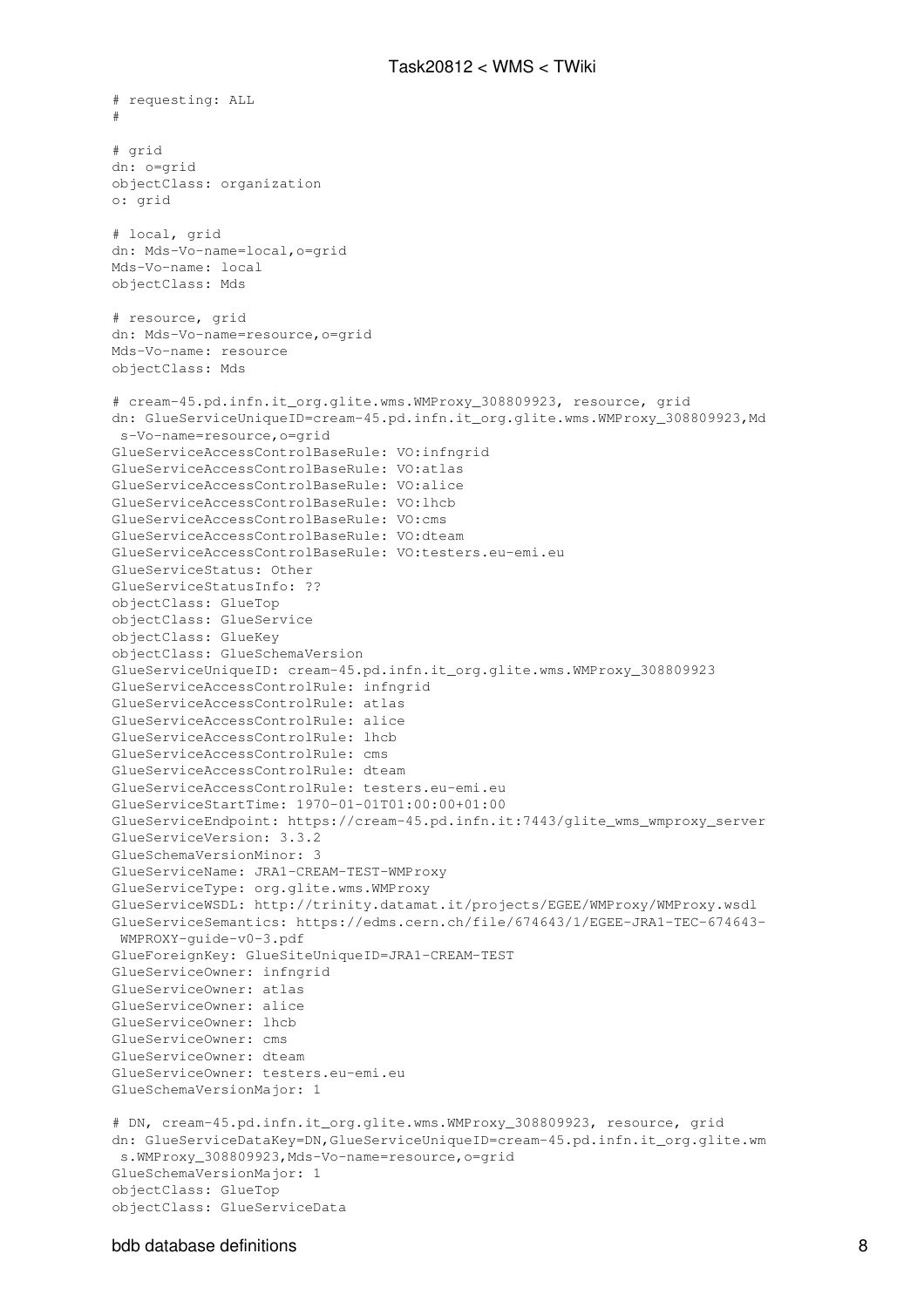```
objectClass: GlueKey
objectClass: GlueSchemaVersion
GlueSchemaVersionMinor: 3
GlueServiceDataKey: DN
GlueChunkKey: GlueServiceUniqueID=cream-45.pd.infn.it_org.glite.wms.WMProxy_30
  8809923
GlueServiceDataValue: /C=IT/O=INFN/OU=Host/L=Padova/CN=cream-45.pd.infn.it
# glite-info-service_version, cream-45.pd.infn.it_org.glite.wms.WMProxy_30880
 9923, resource, grid
dn: GlueServiceDataKey=glite-info-service version,GlueServiceUniqueID=cream-45
 .pd.infn.it_org.glite.wms.WMProxy_308809923,Mds-Vo-name=resource,o=grid
GlueSchemaVersionMajor: 1
objectClass: GlueTop
objectClass: GlueServiceData
objectClass: GlueKey
objectClass: GlueSchemaVersion
GlueSchemaVersionMinor: 3
GlueServiceDataKey: glite-info-service_version
GlueChunkKey: GlueServiceUniqueID=cream-45.pd.infn.it_org.glite.wms.WMProxy_30
 8809923
GlueServiceDataValue: 1.6
# glite-info-service_hostname, cream-45.pd.infn.it_org.glite.wms.WMProxy_3088
 09923, resource, grid
dn: GlueServiceDataKey=glite-info-service_hostname,GlueServiceUniqueID=cream-4
 5.pd.infn.it_org.glite.wms.WMProxy_308809923,Mds-Vo-name=resource,o=grid
GlueSchemaVersionMajor: 1
objectClass: GlueTop
objectClass: GlueServiceData
objectClass: GlueKey
objectClass: GlueSchemaVersion
GlueSchemaVersionMinor: 3
GlueServiceDataKey: glite-info-service_hostname
GlueChunkKey: GlueServiceUniqueID=cream-45.pd.infn.it_org.glite.wms.WMProxy_30
 8809923
GlueServiceDataValue: cream-45.pd.infn.it
# search result
search: 2
result: 0 Success
# numResponses: 8
# numEntries: 7
```
#### <span id="page-9-0"></span>**Stats database definitions**

• ldapsearch -x -H ldap://cream-45.pd.infn.it:2170 -b 'o=infosys'

```
# extended LDIF
#
# LDAPv3
# base <o=infosys> with scope subtree
# filter: (objectclass=*)
# requesting: ALL
#
# infosys
dn: o=infosys
objectClass: organization
o: infosys
# zip, infosys
dn: CompressionType=zip,o=infosys
objectClass: CompressedContent
```
Hostname: localhost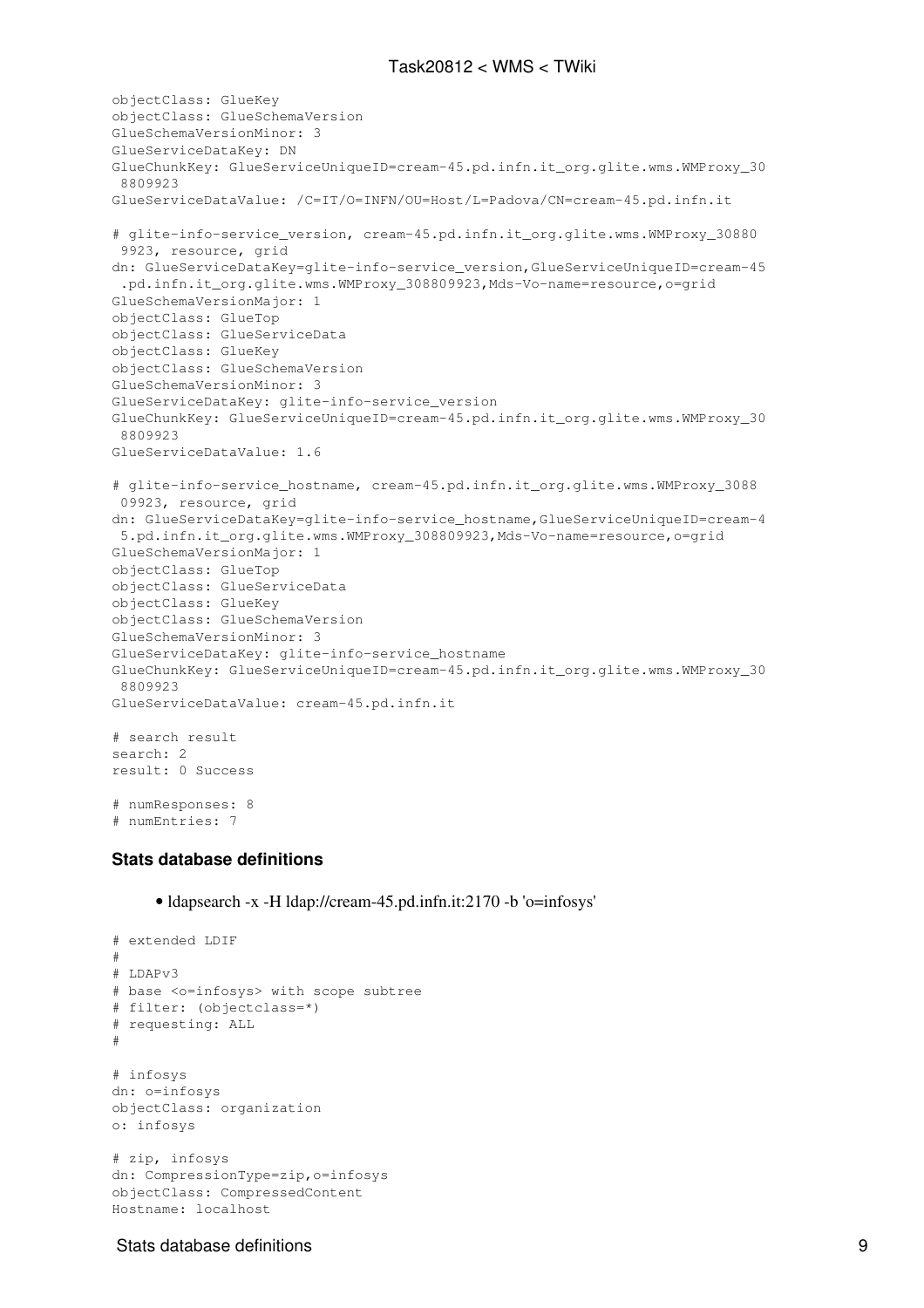```
CompressionType: zip
Data: file:///var/run/bdii/archive/11-07-18-12-26-40-snapshot.gz
```

```
# localhost, infosys
dn: Hostname=localhost,o=infosys
objectClass: UpdateStats
Hostname: localhost
FailedDeletes: 0
ModifiedEntries: 5
DeletedEntries: 0
UpdateTime: 0
FailedAdds: 0
FailedModifies: 0
TotalEntries: 14
QueryTime: 0
NewEntries: 1
DBUpdateTime: 0
ReadTime: 0
PluginsTime: 0
ProvidersTime: 0
# search result
search: 2
result: 0 Success
# numResponses: 4
# numEntries: 3
```
#### <span id="page-10-0"></span>**GLUE 2.0 database definitions**

• ldapsearch -x -H ldap://cream-45.pd.infn.it:2170 -b 'o=glue'

```
# extended LDIF
#
# LDAPv3
# base <o=glue> with scope subtree
# filter: (objectclass=*)
# requesting: ALL
#
# glue
dn: o=glue
objectClass: organization
o: glue
# grid, glue
dn: GLUE2GroupID=grid,o=glue
objectClass: GLUE2Group
GLUE2GroupID: grid
# resource, glue
dn: GLUE2GroupID=resource,o=glue
objectClass: GLUE2Group
GLUE2GroupID: resource
# cream-45.pd.infn.it_wmproxy_308809923, resource, glue
dn: GLUE2ServiceID=cream-45.pd.infn.it_wmproxy_308809923,GLUE2GroupID=resource
 ,o=glue
GLUE2EntityValidity: 3600
GLUE2ServiceType: org.glite.wms.WMProxy
GLUE2ServiceID: cream-45.pd.infn.it_wmproxy_308809923
objectClass: GLUE2Service
GLUE2ServiceQualityLevel: production
GLUE2EntityOtherInfo: InfoProviderName=glite-info-glue2-service
GLUE2EntityOtherInfo: InfoProviderVersion=1.1
GLUE2EntityOtherInfo: InfoProviderHost=cream-45.pd.infn.it
```
#### GLUE 2.0 database definitions **10** and 20 and 20 and 20 and 20 and 20 and 20 and 20 and 20 and 20 and 20 and 20 and 20 and 20 and 20 and 20 and 20 and 20 and 20 and 20 and 20 and 20 and 20 and 20 and 20 and 20 and 20 and 2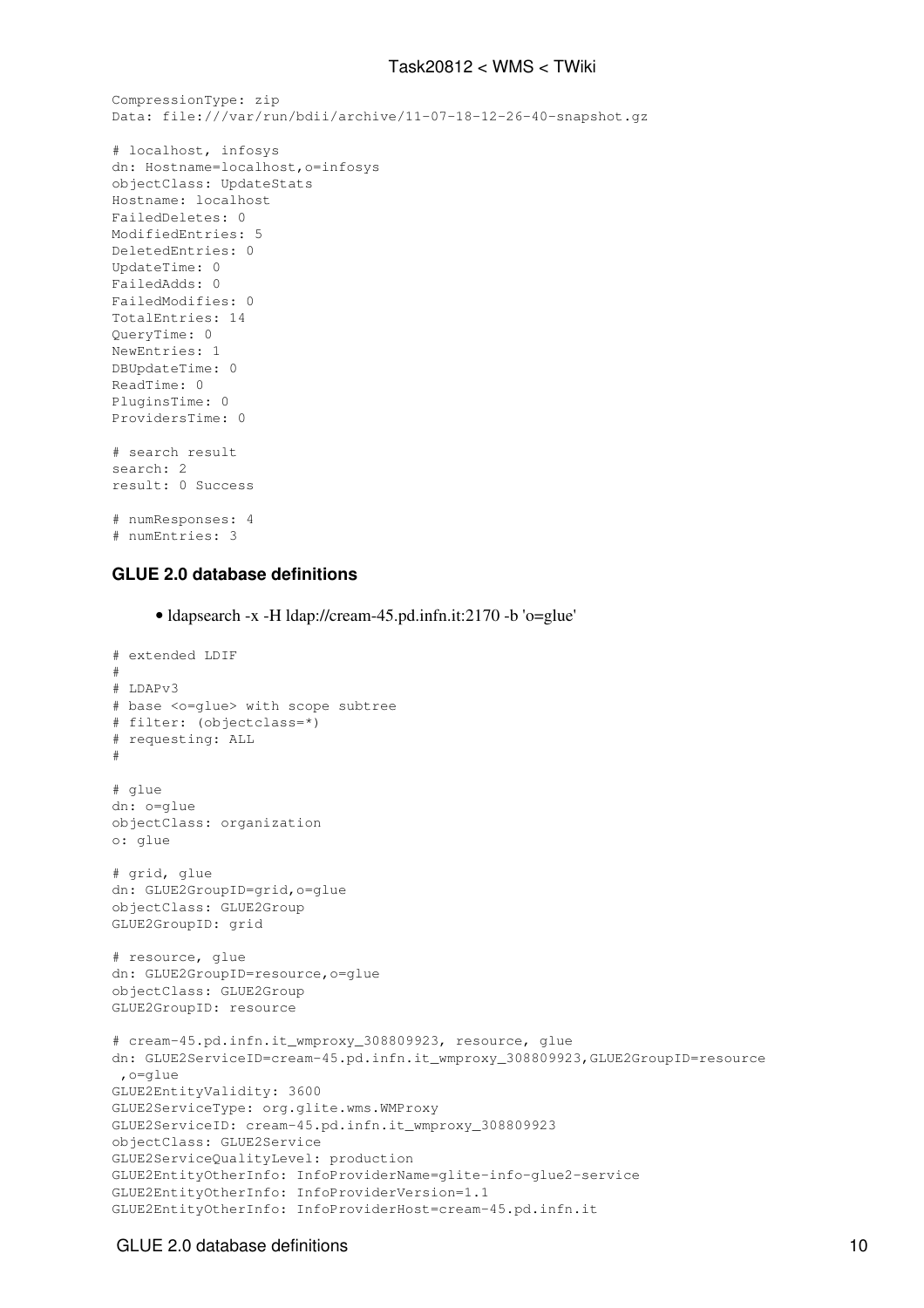```
GLUE2ServiceComplexity: endpointType=1, share=0, resource=0
GLUE2EntityName: JRA1-CREAM-TEST-WMProxy
GLUE2ServiceAdminDomainForeignKey: JRA1-CREAM-TEST
GLUE2EntityCreationTime: 2011-07-18T10:24:40Z
# cream-45.pd.infn.it_wmproxy_308809923_org.glite.wms.WMProxy_308809923, crea
 m-45.pd.infn.it_wmproxy_308809923, resource, glue
dn: GLUE2EndpointID=cream-45.pd.infn.it_wmproxy_308809923_org.glite.wms.WMProx
 y_308809923,GLUE2ServiceID=cream-45.pd.infn.it_wmproxy_308809923,GLUE2GroupID
 =resource,o=glue
GLUE2EndpointIssuerCA: /C=IT/O=INFN/CN=INFN CA
GLUE2EntityValidity: 3600
GLUE2EndpointQualityLevel: production
GLUE2EndpointInterfaceName: org.glite.wms.WMProxy
GLUE2EndpointTrustedCA: IGTF
objectClass: GLUE2Endpoint
GLUE2EndpointID: cream-45.pd.infn.it_wmproxy_308809923_org.glite.wms.WMProxy_3
 08809923
GLUE2EndpointInterfaceVersion: 3.3.2
GLUE2EndpointURL: https://cream-45.pd.infn.it:7443/glite_wms_wmproxy_server
GLUE2EntityOtherInfo: InfoProviderName=glite-info-glue2-endpoint
GLUE2EntityOtherInfo: InfoProviderVersion=1.1
GLUE2EntityOtherInfo: InfoProviderHost=cream-45.pd.infn.it
GLUE2EntityOtherInfo: MiddlewareName=EMI
GLUE2EntityOtherInfo: MiddlewareVersion=1.1.0-1
GLUE2EndpointDowntimeInfo: See the GOC DB for downtimes: https://goc.egi.eu/
GLUE2EndpointWSDL: http://trinity.datamat.it/projects/EGEE/WMProxy/WMProxy.wsd
\overline{1}GLUE2EndpointServingState: production
GLUE2EndpointHealthState: other
GLUE2EndpointSemantics: https://edms.cern.ch/file/674643/1/EGEE-JRA1-TEC-67464
  3-WMPROXY-guide-v0-3.pdf
GLUE2EndpointServiceForeignKey: cream-45.pd.infn.it_wmproxy_308809923
GLUE2EntityName: WMProxy endpoint for Service cream-45.pd.infn.it_wmproxy_3088
 09923
GLUE2EndpointTechnology: webservice
GLUE2EntityCreationTime: 2011-07-18T10:24:40Z
# DN_1, cream-45.pd.infn.it_wmproxy_308809923_org.glite.wms.WMProxy_308809923
  , cream-45.pd.infn.it_wmproxy_308809923, resource, glue
dn: GLUE2ExtensionLocalID=DN_1,GLUE2EndpointID=cream-45.pd.infn.it_wmproxy_308
 809923_org.glite.wms.WMProxy_308809923,GLUE2ServiceID=cream-45.pd.infn.it_wmp
 roxy_308809923,GLUE2GroupID=resource,o=glue
GLUE2ExtensionLocalID: DN_1
GLUE2ExtensionKey: DN
objectClass: GLUE2Extension
GLUE2ExtensionValue: /C=IT/O=INFN/OU=Host/L=Padova/CN=cream-45.pd.infn.it
GLUE2ExtensionEntityForeignKey: cream-45.pd.infn.it_wmproxy_308809923_org.glit
 e.wms.WMProxy_308809923
# cream-45.pd.infn.it_wmproxy_308809923_org.glite.wms.WMProxy_308809923_Polic
 y, cream-45.pd.infn.it_wmproxy_308809923_org.glite.wms.WMProxy_308809923, cr
 eam-45.pd.infn.it_wmproxy_308809923, resource, glue
dn: GLUE2PolicyID=cream-45.pd.infn.it_wmproxy_308809923_org.glite.wms.WMProxy_
  308809923_Policy,GLUE2EndpointID=cream-45.pd.infn.it_wmproxy_308809923_org.gl
  ite.wms.WMProxy_308809923,GLUE2ServiceID=cream-45.pd.infn.it_wmproxy_30880992
  3,GLUE2GroupID=resource,o=glue
GLUE2AccessPolicyEndpointForeignKey: cream-45.pd.infn.it_wmproxy_308809923_org
  .glite.wms.WMProxy_308809923
GLUE2EntityValidity: 3600
objectClass: GLUE2Policy
objectClass: GLUE2AccessPolicy
GLUE2PolicyRule: VO:infngrid
GLUE2PolicyRule: VO:atlas
GLUE2PolicyRule: VO:alice
GLUE2PolicyRule: VO:lhcb
GLUE2PolicyRule: VO:cms
```
#### GLUE 2.0 database definitions 11 and 200 minutes and 200 minutes of the 11 and 200 minutes of the 11 and 200 minutes of the 11 and 200 minutes of the 11 and 200 minutes of the 11 and 200 minutes of the 12 and 200 minutes o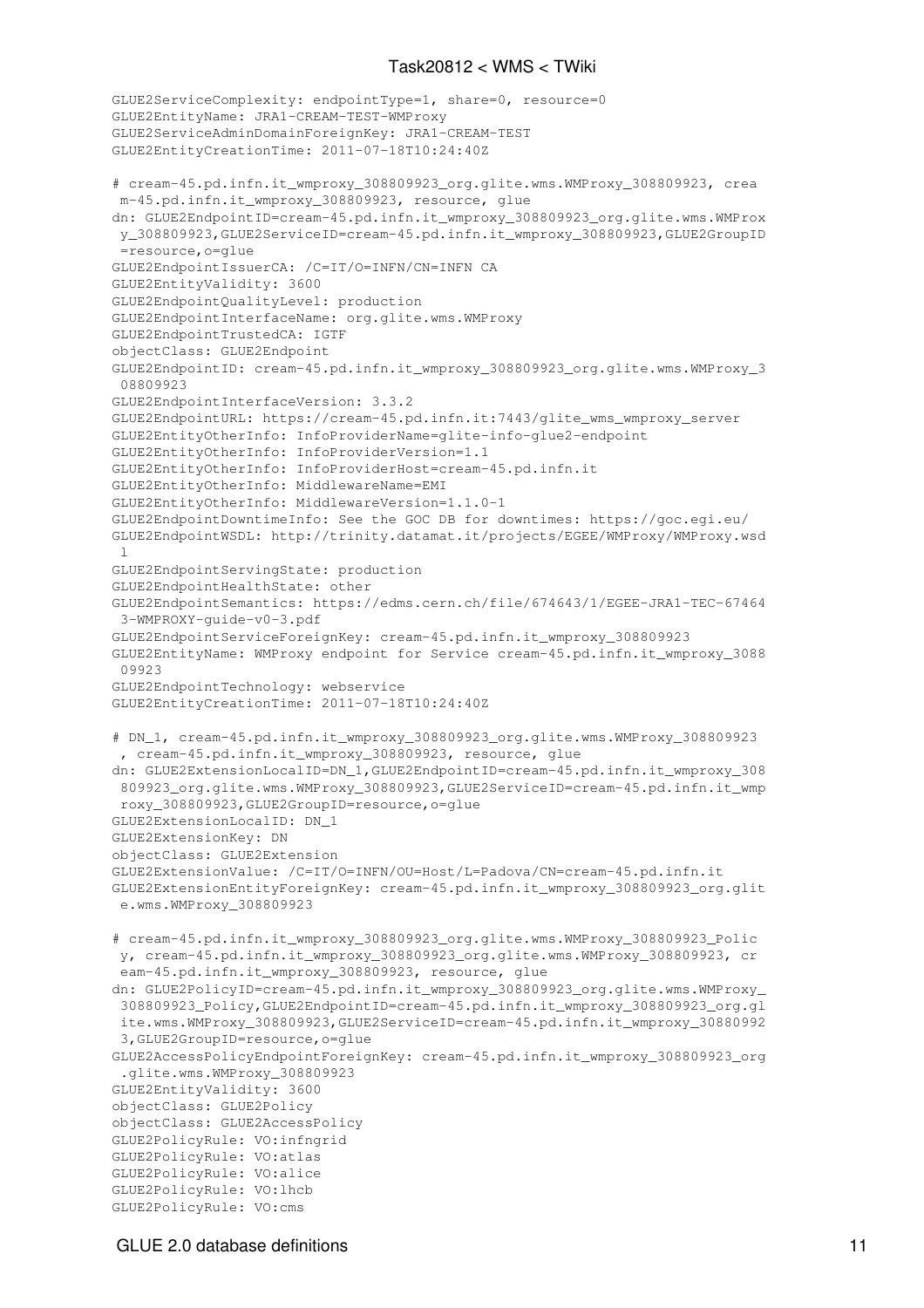```
GLUE2PolicyRule: VO:dteam
GLUE2PolicyRule: VO:testers.eu-emi.eu
GLUE2PolicyScheme: org.glite.standard
GLUE2EntityOtherInfo: InfoProviderName=glite-info-glue2-endpoint
GLUE2EntityOtherInfo: InfoProviderVersion=1.1
GLUE2EntityOtherInfo: InfoProviderHost=cream-45.pd.infn.it
GLUE2PolicyUserDomainForeignKey: infngrid
GLUE2PolicyUserDomainForeignKey: atlas
GLUE2PolicyUserDomainForeignKey: alice
GLUE2PolicyUserDomainForeignKey: lhcb
GLUE2PolicyUserDomainForeignKey: cms
GLUE2PolicyUserDomainForeignKey: dteam
GLUE2PolicyUserDomainForeignKey: testers.eu-emi.eu
GLUE2PolicyID: cream-45.pd.infn.it_wmproxy_308809923_org.glite.wms.WMProxy_308
 809923_Policy
GLUE2EntityName: Access control rules for Endpoint cream-45.pd.infn.it_wmproxy
  _308809923_org.glite.wms.WMProxy_308809923
GLUE2EntityCreationTime: 2011-07-18T10:24:40Z
# search result
search: 2
result: 0 Success
# numResponses: 8
```

```
# numEntries: 7
```
## <span id="page-12-0"></span>**Performance test**

#### <span id="page-12-1"></span>**Collection of 1000 nodes**

#### <span id="page-12-2"></span>**Case A: production environment**

- Collection ID: <https://devel09.cnaf.infn.it:9000/ERth4Os1FbmbZZwu3JaLbw>
- Nodes are submitted to a **production** environment (114 CEs):
	- ◆ 464 jobs are executed on a LCG CE
	- ♦ 536 jobs are executed in a CREAM CE
- Final Status:
	- ◆ 1000: Done (Success)

## <span id="page-12-3"></span>**Stress test**

#### <span id="page-12-4"></span>**Description**

- 1440 collection of 25 nodes each (total: 36000 jobs)
- One collection every 60 seconds
- two users
- Use LCG-CEs and CREAM-CEs (with different batch systems)
- Use automatic-delegation
- The job is a "sleep random(666)"
- Resubmission is enabled
- Enable proxy renewal

#### <span id="page-12-5"></span>**Results**

- 1160 collections submitted in 35488 seconds: 2/30/137 (min/avg/max)
- Jobs correctly submitted: 29000 (43.3% to CREAM CEs and 56.7% to LCG CEs)
	- ♦ DONE OK: 28935 (99.78%)
	- $\triangle$  Aborted: 65 (0.22%)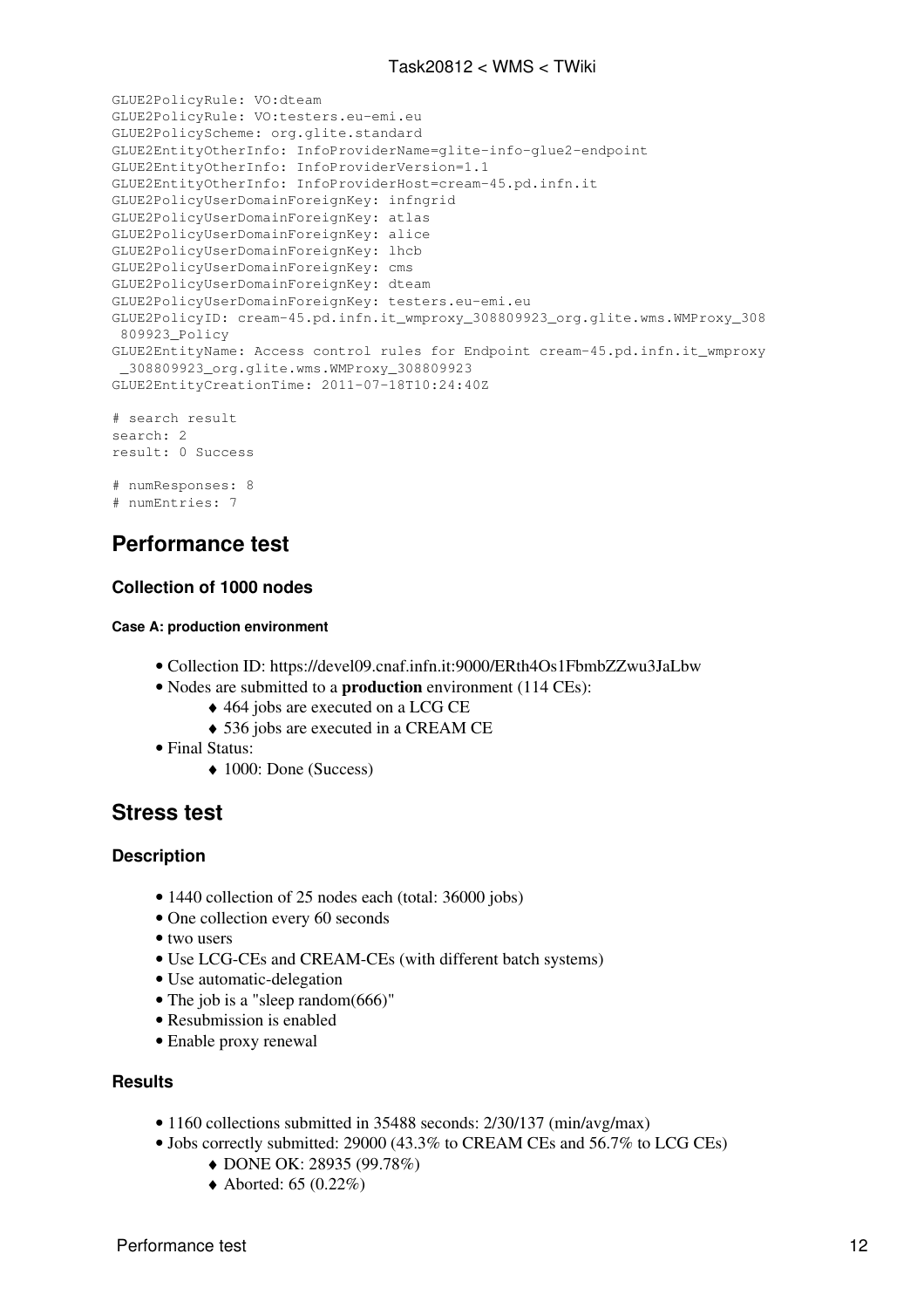## <span id="page-13-0"></span>**Check Bugs (Regression tests)**

## <span id="page-13-1"></span>**Bug [#69841](https://savannah.cern.ch/bugs/index.php?69841) : cancel requests can bounce between JC and LM FIXED not certified**

This bug cannot be easily replicate.

## <span id="page-13-2"></span>**Bug [#82687](https://savannah.cern.ch/bugs/index.php?82687) : emi WMS problems with ISB tar file handling FIXED**

Submit a jdl like this one:

```
[ale@cream-12 UI]$ cat 82687.jdl 
\sqrt{ }Executable = ''/\text{bin}/\text{ls}";
Arguments = "-lha ";
Stdoutput = "ls.out" ;
InputSandbox = { "supercalifragilistichespiralidose.txt", "82687.jdl"} ;
OutputSandbox = { ".BrokerInfo", "ls.out"} ;
Retrycount = 2;
ShallowRetryCount = -1;
usertags = [ bug = "#82687" ];
VirtualOrganisation="dteam";
]
```
With a long file name as input file (and at least two files as input):

[ale@cream-12 UI]\$ glite-wms-job-submit -a -c etc/wmp\_cream-45.conf 82687.jdl Connecting to the service https://cream-45.pd.infn.it:7443/glite\_wms\_wmproxy\_server ====================== glite-wms-job-submit Success ====================== The job has been successfully submitted to the WMProxy Your job identifier is: https://cream-45.pd.infn.it:9000/ehWYewLsPxn9Q3RYQz64gw =========================================================================

#### When the job arrives to Done (Success):

[ale@cream-12 UI]\$ glite-wms-job-status https://cream-45.pd.infn.it:9000/ehWYewLsPxn9Q3RYQz64gw

```
======================= glite-wms-job-status Success =====================
BOOKKEEPING INFORMATION:
Status info for the Job : https://cream-45.pd.infn.it:9000/ehWYewLsPxn9Q3RYQz64gw
Current Status: Done (Success)
Logged Reason(s):
-- - Job terminated successfully
Exit code: 0
Status Reason: Job terminated successfully
Destination: unime-ce-01.me.pi2s2.it:2119/jobmanager-lcglsf-cert
Submitted: Mon Jul 18 16:47:53 2011 CEST
==========================================================================
```
Check in the output file of the job if all the input files are listed:

Check Bugs (Regression tests) 13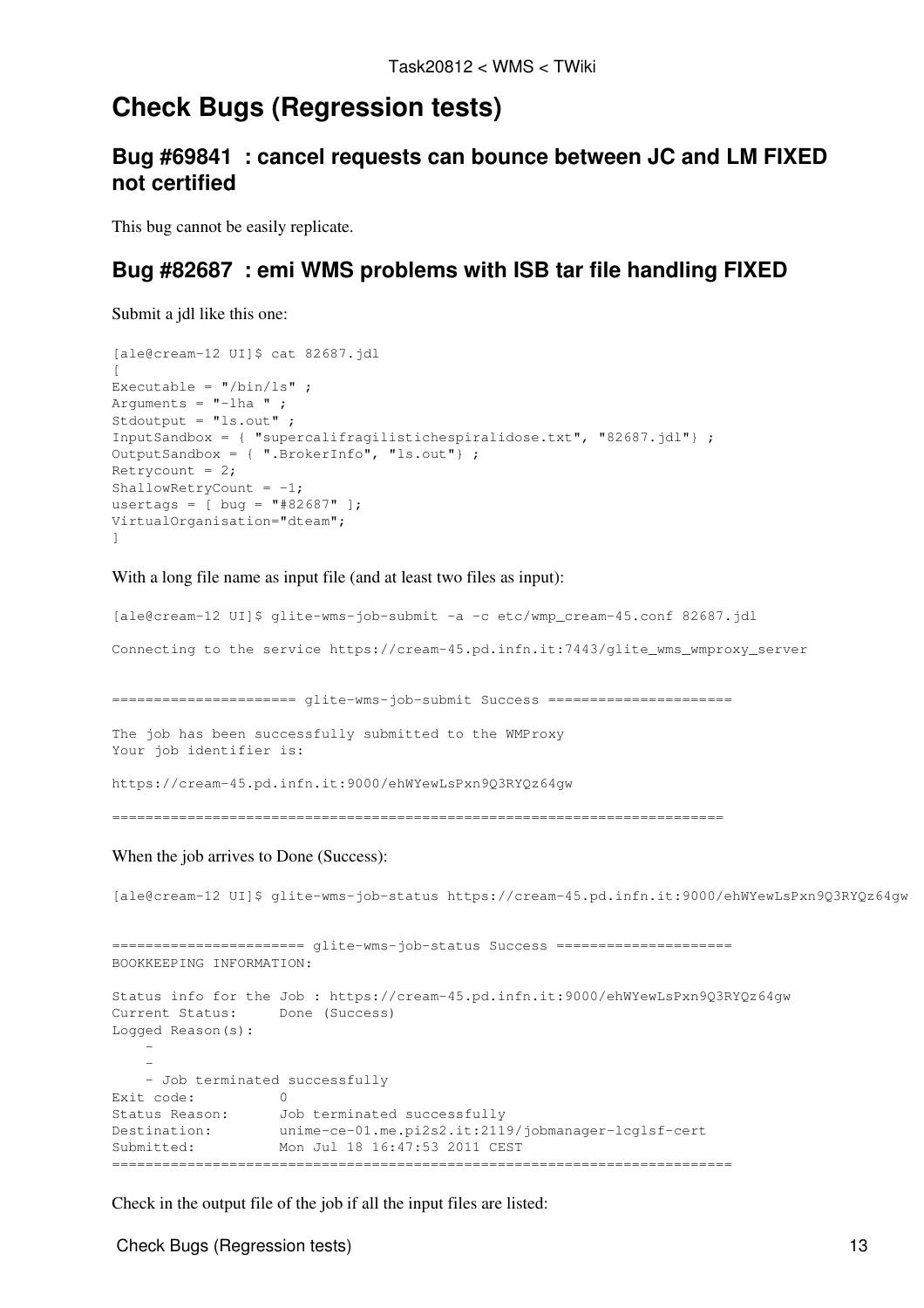[ale@cream-12 UI]\$ glite-wms-job-output https://cream-45.pd.infn.it:9000/ehWYewLsPxn9Q3RYQz64gw Connecting to the service https://cream-45.pd.infn.it:7443/glite\_wms\_wmproxy\_server

================================================================================

JOB GET OUTPUT OUTCOME

```
Output sandbox files for the job:
https://cream-45.pd.infn.it:9000/ehWYewLsPxn9Q3RYQz64gw
have been successfully retrieved and stored in the directory:
/tmp/jobOutput/ale_ehWYewLsPxn9Q3RYQz64gw
================================================================================
[ale@cream-12 UI]$ cat /tmp/jobOutput/ale_ehWYewLsPxn9Q3RYQz64gw/ls.out 
total 32K
drwxr-xr-x 2 dteam033 dteam 4.0K Jul 18 16:53 .
drwx------ 5 dteam033 dteam 4.0K Jul 18 16:50 ..
-rw-r--r-- 1 dteam033 dteam 293 Jul 18 16:52 82687.jdl
-rw-r--r-- 1 dteam033 dteam 3.6K Jul 18 16:52 .BrokerInfo
-rw-r--r-- 1 dteam033 dteam 153 Jul 18 16:53 https_3a_2f_2fcream-45.pd.infn.it_3a9000_2fehWYewLs
-rw-r--r-1 dteam033 dteam 0 Jul 18 16:53 ls.out
-rw-r--r-- 1 dteam033 dteam 17 Jul 18 16:51 supercalifragilistichespiralidose.txt
-rw------- 1 dteam033 dteam 2 Jul 18 16:53 tmp.cgesDD8989
-rw------- 1 dteam033 dteam 103 Jul 18 16:53 tmp. ODAMIs8990
-rw------- 1 dteam033 dteam 0 Jul 18 16:53 tmp.taaebr8988
```
### <span id="page-14-0"></span>**Bug [#82776](https://savannah.cern.ch/bugs/index.php?82776) : typo in WMS jobwrapper FIXED**

Simply check the JobWrapper template on the WMS:

```
[root@cream-45 ~]# cat /usr/share/glite-wms/jobwrapper.template.sh | grep "Taken token ${__shal
     push_in_LM_done_reason "Taken token ${__shallow_resubmission_token}"
```
## <span id="page-14-1"></span>**Bug [#82983](https://savannah.cern.ch/bugs/index.php?82983) : [yaim-wms] authorization problem in WMS EMI-1 FIXED**

Simply check that in the file *glite\_wms\_wmproxy.gacl* file there are not entry with the word ROLE in upper case:

```
[root@devel09 ~]# grep ROLE /etc/glite-wms/glite_wms_wmproxy.gacl 
[root@devel09 ~]#
```
## <span id="page-14-2"></span>**Bug [#84155](https://savannah.cern.ch/bugs/?84155) : Internal proxy structure convertion error in ICE FIXED**

Take a long jdl where MyProxyServer attribute is set and that require a cream CE as destination; like this one:

```
[ale@cream-12 UI]$ cat 84155.jdl 
[
Executable = ''/\text{bin/sleep} ;
InputSandbox = \{ "/home/ale/UI/data/pippo" };
Arguments="900";
Environment={"VARIABLE=test"};
Myproxyserver="myproxy.cnaf.infn.it";
requirements = RegExp("/cream-",other.GlueCEUniqueID);
]
```
Submit it with a shorter proxy: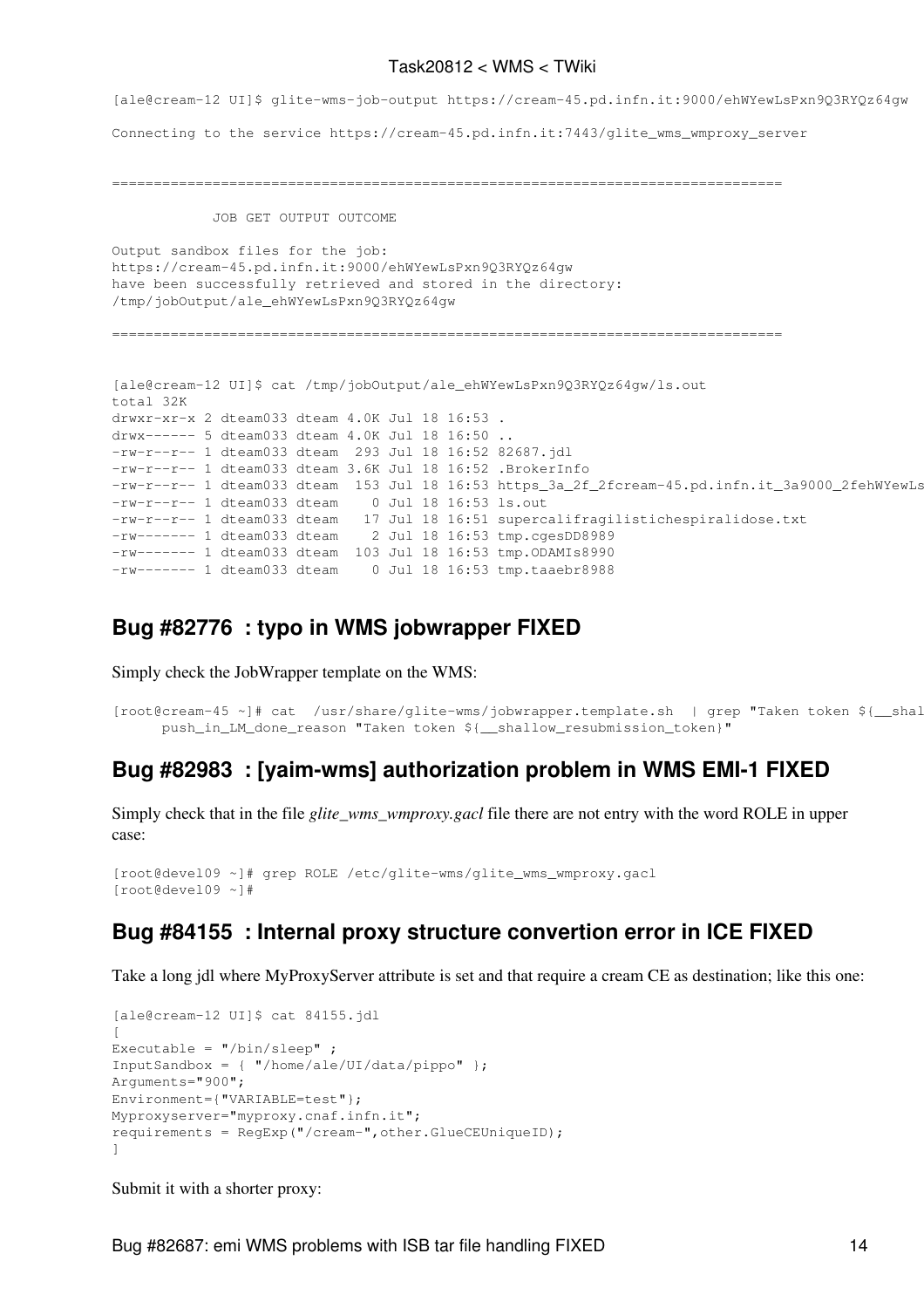[ale@cream-12 UI]\$ voms-proxy-init -voms dteam --valid 00:15 Your identity: /C=IT/O=INFN/OU=Personal Certificate/L=Padova/CN=Alessio Gianelle Creating temporary proxy .................................................................................................................... Done Contacting voms2.hellasgrid.gr:15004 [/C=GR/O=HellasGrid/OU=hellasgrid.gr/CN=voms2.hellasgrid.gr Creating proxy ..................................... Done Your proxy is valid until Mon Jul 18 17:26:25 2011 [ale@cream-12 UI]\$ glite-wms-job-submit -a -c etc/wmp\_devel09.conf 84155.jdl Connecting to the service https://devel09.cnaf.infn.it:7443/glite\_wms\_wmproxy\_server ====================== glite-wms-job-submit Success ====================== The job has been successfully submitted to the WMProxy Your job identifier is: https://devel09.cnaf.infn.it:9000/ylSvV\_0b28RkBsCMBp0ZCA ========================================================================== Check that its proxy is valid for no more that 15 minutes: [ale@cream-12 UI]\$ glite-wms-job-info -p https://devel09.cnaf.infn.it:9000/ylSvV\_0b28RkBsCMBp0ZCA

Connecting to the service https://devel09.cnaf.infn.it:7443/glite\_wms\_wmproxy\_server

======================= glite-wms-job-info Success =======================

Your proxy delegated to the endpoint https://devel09.cnaf.infn.it:7443/glite\_wms\_wmproxy\_server for the job https://devel09.cnaf.infn.it:9000/ylSvV\_0b28RkBsCMBp0ZCA : Subject : /C=IT/O=INFN/OU=Personal Certificate/L=Padova/CN=Alessio Gianelle/CN=proxy/CN=proxy Issuer : /C=IT/O=INFN/OU=Personal Certificate/L=Padova/CN=Alessio Gianelle/CN=proxy Identity : /C=IT/O=INFN/OU=Personal Certificate/L=Padova/CN=Alessio Gianelle/CN=proxy Type : proxy Strength : 512 StartDate : 18 July 2011 - 17:06:45 Expiration : 18 July 2011 - 17:25:45 Timeleft : 13 min 47 sec === VO dteam extension information === VO : dteam Subject : /C=IT/O=INFN/OU=Personal Certificate/L=Padova/CN=Alessio Gianelle<br>Issuer : /C=GR/O=HellasGrid/OU=hellasgrid.gr/CN=voms2.hellasgrid.gr : /C=GR/O=HellasGrid/OU=hellasgrid.gr/CN=voms2.hellasgrid.gr URI : voms2.hellasgrid.gr:15004 Attribute : /dteam/Role=NULL/Capability=NULL Attribute : /dteam/NGI\_IT/Role=NULL/Capability=NULL StartTime : 18 July 2011 - 17:11:25 Expiration : 18 July 2011 - 17:26:25 Timeleft : 14 min 27 sec

==========================================================================

#### Wait until it finishes successfully:

[ale@cream-12 WMS-service]\$ glite-wms-job-status https://devel09.cnaf.infn.it:9000/ylSvV\_0b28RkBs ======================= glite-wms-job-status Success ======================= BOOKKEEPING INFORMATION: Status info for the Job : https://devel09.cnaf.infn.it:9000/ylSvV\_0b28RkBsCMBp0ZCA Current Status: Done (Success) Logged Reason(s): - job completed - Job Terminated Successfully

Bug #84155: Internal proxy structure convertion error in ICE FIXED 15